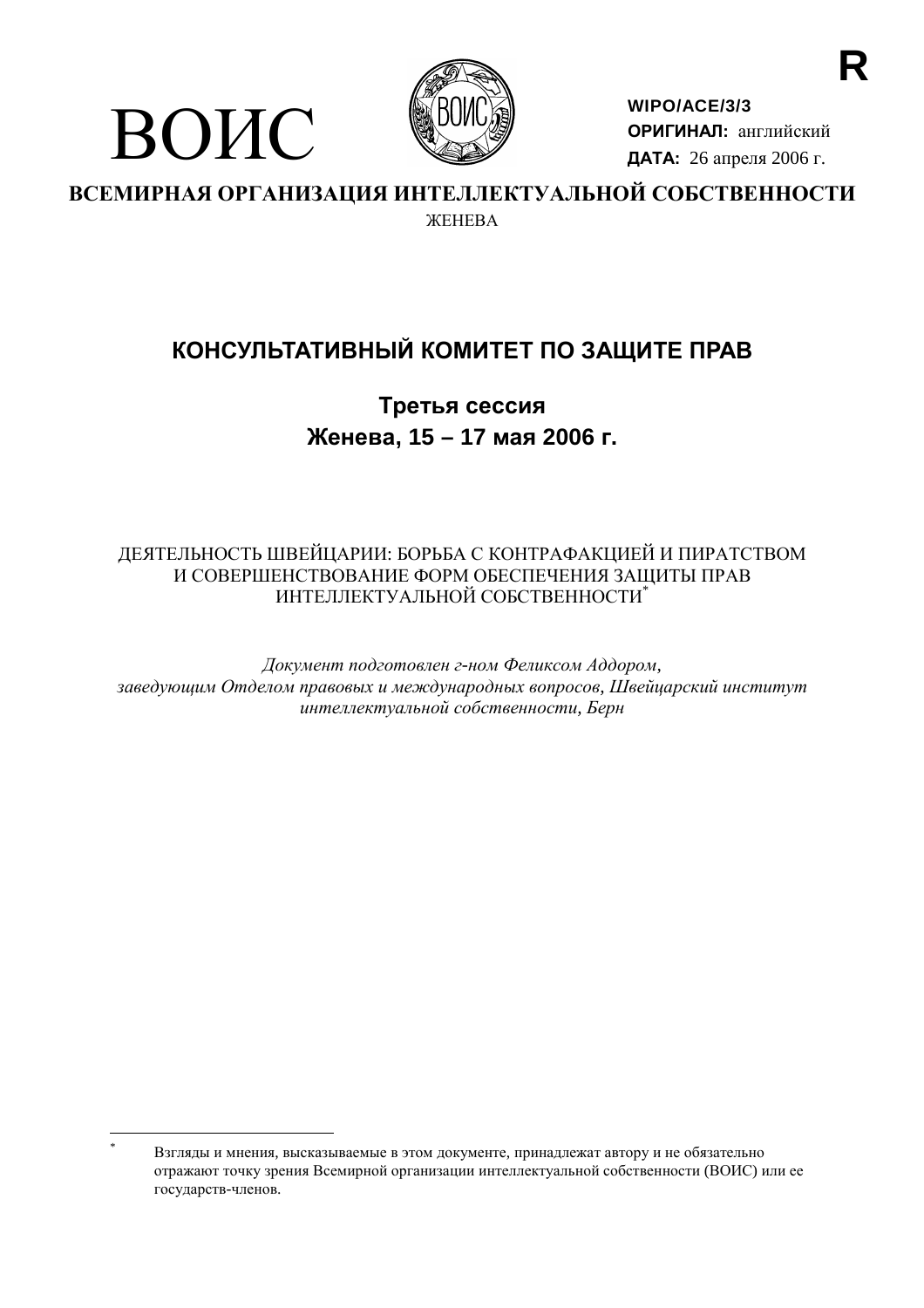# WIPO/ACE/3/3

# ДЕЯТЕЛЬНОСТЬ ШВЕЙЦАРИИ: БОРЬБА С КОНТРАФАКЦИЕЙ И ПИРАТСТВОМ И СОВЕРШЕНСТВОВАНИЕ ФОРМ ОБЕСПЕЧЕНИЯ ЗАЩИТЫ ПРАВ ИНТЕЛЛЕКТУАЛЬНОЙ СОБСТВЕННОСТИ

# Содержание

| I.   | Вопросы координации и партнерства между государственным и частным     |
|------|-----------------------------------------------------------------------|
|      |                                                                       |
|      |                                                                       |
|      |                                                                       |
|      |                                                                       |
|      |                                                                       |
|      |                                                                       |
|      |                                                                       |
|      |                                                                       |
|      |                                                                       |
|      |                                                                       |
| II.  |                                                                       |
|      |                                                                       |
|      |                                                                       |
|      |                                                                       |
|      | 6. Частичный пересмотр Швейцарского закона об авторском праве  12     |
| III. |                                                                       |
|      | 7. Международные организации и соглашения о свободной торговле  13    |
|      | 7.1 Консультативная группа ЮНЕСЕ по вопросам охраны и реализации прав |
|      | интеллектуальной собственности в целях предоставления инвестиций 13   |
|      | 7.2 Значение двусторонних соглашений о свободной торговле в           |
|      | совершенствовании форм обеспечения защиты прав интеллектуальной       |
|      |                                                                       |
| IV.  |                                                                       |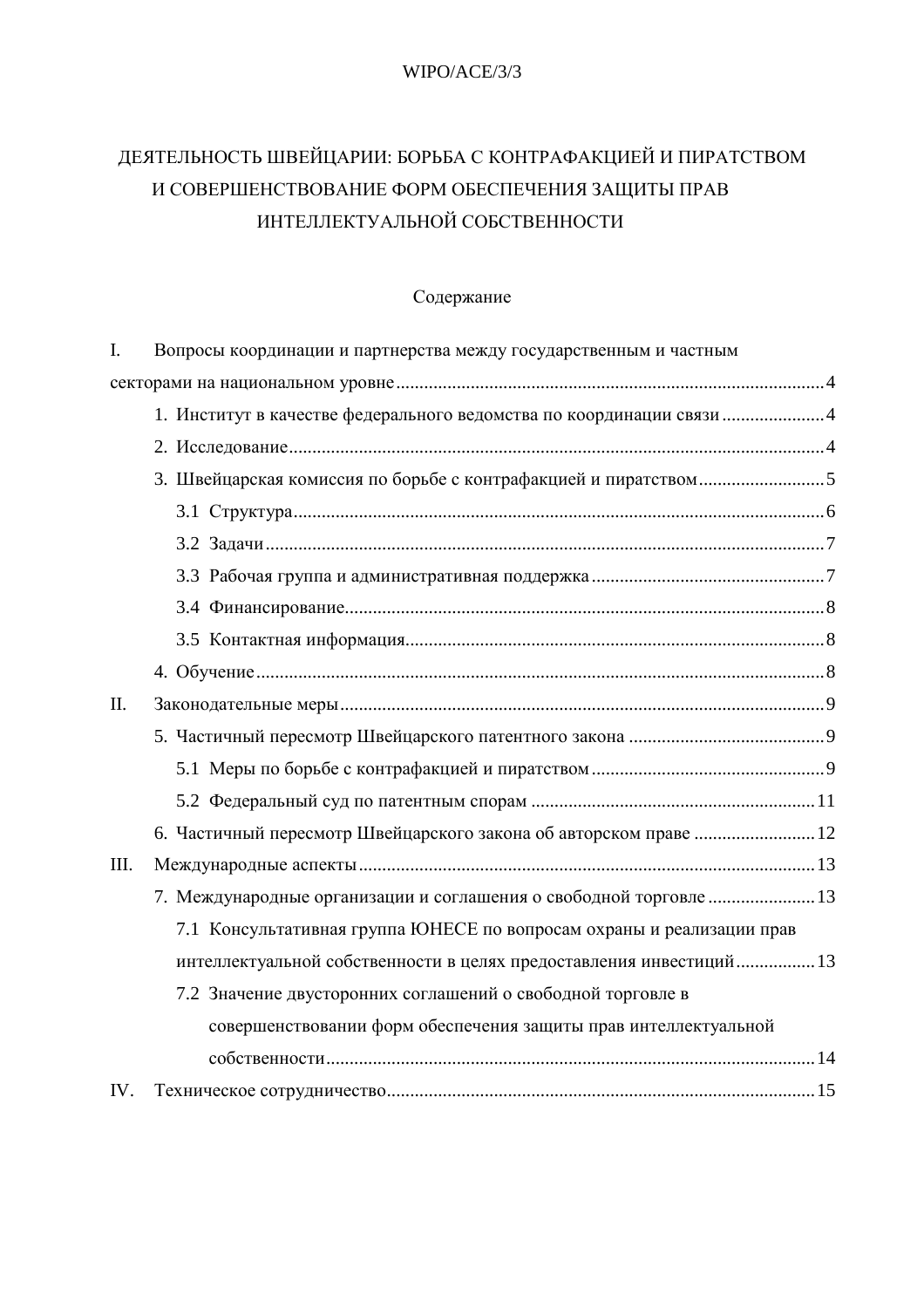#### ЛЕЯТЕЛЬНОСТЬ ШВЕЙЦАРИИ: БОРЬБА **КОНТРАФАКЦИЕЙ**  $\mathbf{C}$  $\boldsymbol{\mathsf{M}}$ ПИРАТСТВОМ И СОВЕРШЕНСТВОВАНИЕ ФОРМ ОБЕСПЕЧЕНИЯ ЗАЩИТЫ ПРАВ ИНТЕЛЛЕКТУАЛЬНОЙ СОБСТВЕННОСТИ

# **ВВЕЛЕНИЕ**

 $\overline{1}$ 

Швейцарский федеральный институт интеллектцальной собственности (далее: «Институт») является ведомством, отвечающим за все вопросы, касающиеся интеллектуальной собственности в Швейцарии<sup>1</sup>. Одной из его задач является создание правовой системы обеспечения защиты прав и борьбы с контрафакцией и пиратством, в целях предоставления правообладателям эффективных средств защиты их прав от контрафакции.

Вступая в ВТО в 1995 г., Щвейцария приняла свое национальное законодательство во исполнение обязательств в рамках Соглашения ТРИПС по охране и обеспечению защиты прав интеллектуальной собственности (Соглашение ТРИПС). С тех пор швейцарская законодательная система, регламентирующая вопросы обеспечения защиты прав интеллектуальной собственности, совершенствуется и дополняется новыми положениями, среди которых таможенные меры. Швейцария имеет давнюю традицию охраны интеллектуальной собственности, и сегодня она предоставляет охрану прав интеллектуальной собственности в объеме, выходящим за рамки минимальных стандартов, установленных Соглашением ТРИПС.

Несмотря на эти усилия, предпринимаемые на национальном уровне, отмечается неуклонный рост произволства контрафактной и пиратской пролукции в мировом масштабе, и во многих случаях это производство связано с организованной преступностью. Статистические данные Швейцарского федерального таможенного управления подтверждают эту тенденцию: в 2002 г. вмешательство сотрудников таможни касалось 69 случаев предполагаемого нарушения прав на товарные знаки или авторского права. В 2003 г. таких случаев стало 212, а в 2004 г. это число возросло до 495. С 1995 г. по 2004 г. рыночная стоимость контрафактных и пиратстких товаров, приостановленных на границе Швейцарской таможней, возросла на 100 %.

Швейцария осуществляет активную борьбу с контрафакцией и пиратством и привержена эффектиному обеспечению зашиты прав на нескольких фронтах: на национальном уровне она совершенствует формы координации между промышленностью и правительством, информирует общественность о существующей проблеме и в настоящее время укрепляет свою соответствующую нормативноправовую базу. На международном уровне Швейцария содействует разработке более эффективных средств борьбы с контрафакцией и пиратством в рамках двусторонних отношений и международных организаций и участвует в ряде программ в сфере технического сотрудничества. В этом документе приводится обзор предпринимаемых Швейцарией усилий, направленных на борьбу с контрафакцией и пиратством.

Дополнительную информацию о правовом статусе Института можно получить на сайте http://www.ige.ch/E/institut/i10.shtm.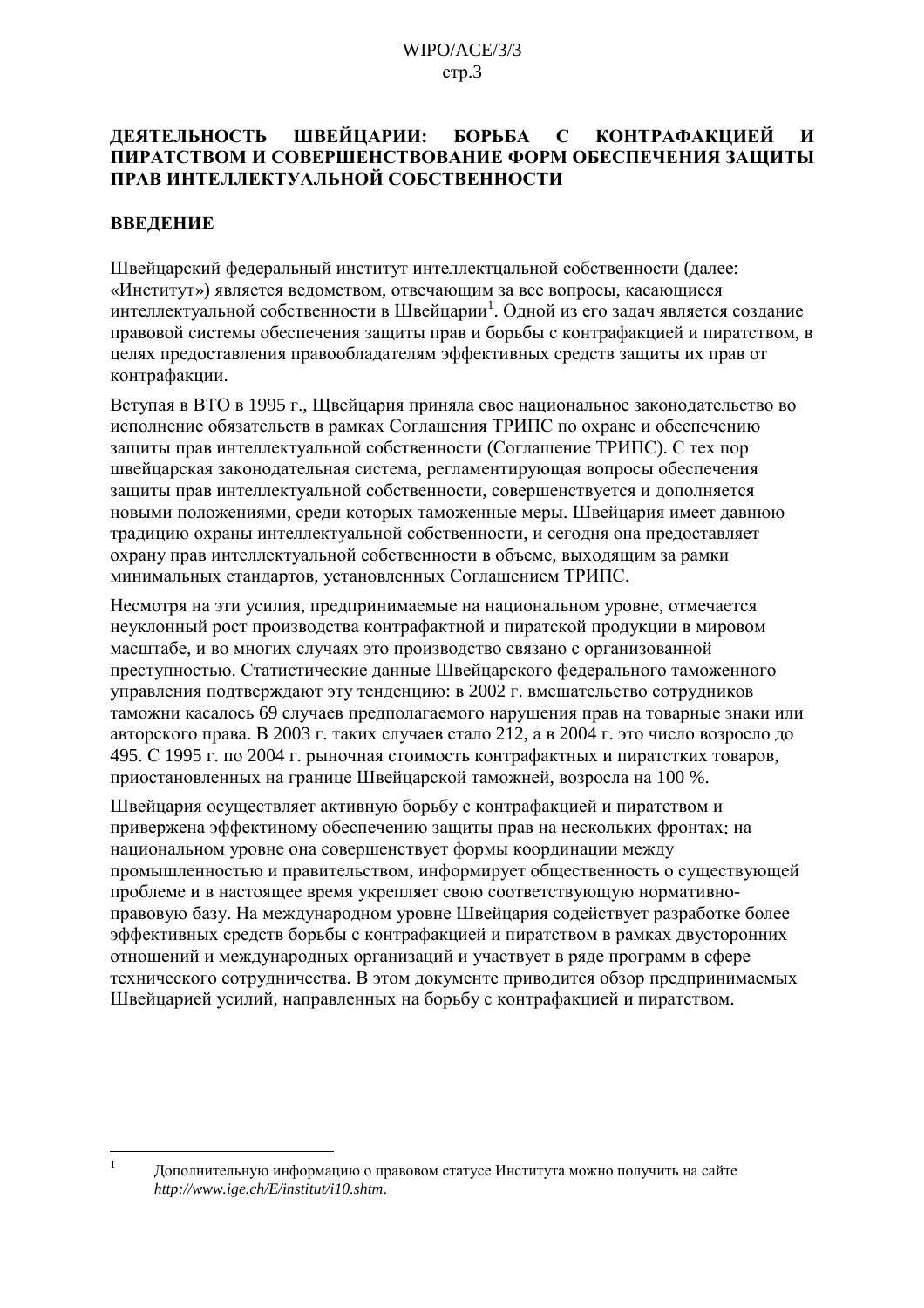<span id="page-3-0"></span>Вопросы координации и партнерства между государственным и частным секторами на национальном уровне

#### 1. Институт в качестве федерального ведомства по координации связи

Как федеральное учреждение, Институт представляет и пропагандирует интересы Швейцарии, предпринимая усилия, направленные на создание адекватной системы охраны и обеспечения защиты прав интеллектуальной собственности внутри и за пределами страны. Как и ЕС, его государства-члены, такие как Франция, Соединенное Королевство и Италия, Швейцария реагирует на последовательную активизацию этой незаконной деятельности: с 2004 г. Институт выполняет функции национального веломства по координации связи в отношении вопросов, касающихся борьбы с контрафакцией и пиратством. Его задачей является координация работы Института, связанной с противодействием контрафакции и пиратству, и отслеживание тенденций развития этого явления. Он также тесно сотрудничает с отраслями промышленности, подверженными воздействию контрафакции и пиратства, и гарантирует, что интересы Швейцарии в отношении обеспечения защиты и предупредительных действий постоянно учитываются на национальном и международном уровне в соответствующих учреждениях и организациях.

### $\overline{2}$ . Исследование

В рамках своей деятельности в качестве национального ведомства по координации связи в сфере борьбы с контрафакцией и пиратством весной 2004 г. Институт провел исследование, цель которого заключалась в выявлении той меры, в какой контрафакция и пиратство на национальном и международном уровнях угрожают швейцарским компаниям и зарубежным фирмам, проявляющим активность в Швейцарии. Последствия контрафакции и пиратства сказываются на швейцарской промышленности. Из 72 опрошенных компаний 64% заявили о том, что они испытывают влияние контрафакции и пиратства, а 54% отметили, что за последние двенадцать месяцев они напрямую столкнулись с конкретными случаями контрафакции и/или пиратства в отношении их продукции.

Респонденты отметили особое влияние, оказываемое на них контрафакторами товарных знаков и промышленных образцов на европейских и азиатских рынках: из числа опрошенных компаний 79% подвержены контрафакции товарных знаков и 66% контрафакции промышленных образцов. 54% респондентов отметили влияние, оказываемое на них пиратством по отношению к их авторскому праву, и 50% привели случаи контрафакции в отношении их указаний происхождения. В отличие от этого только 29% респондентов сослались на случаи влияния контрафакции и пиратства на продукцию, охраняемую патентами. По информации, предоставленной опрошенными компаниями, контрафактные или незаконные копии товаров, производимых швейцарскими компаниями или зарубежными фирмами, проявляющими активность в Швейцарии, преобладают на рынках ЕС/Швейцарии и Азии. Восточноевропейские рынки также ошушуют это влияние. Следует отметить, что не делалось никакого различия между местом изготовления и местом продажи поддельных товаров или незаконных копий. Потребуется дополнительное пояснение в отношении того, изготавливаются ли в действительности эти продукты в указанных регионах, или они только экспортируются в эти регионы, либо доставляются туда в качестве транзитных товаров.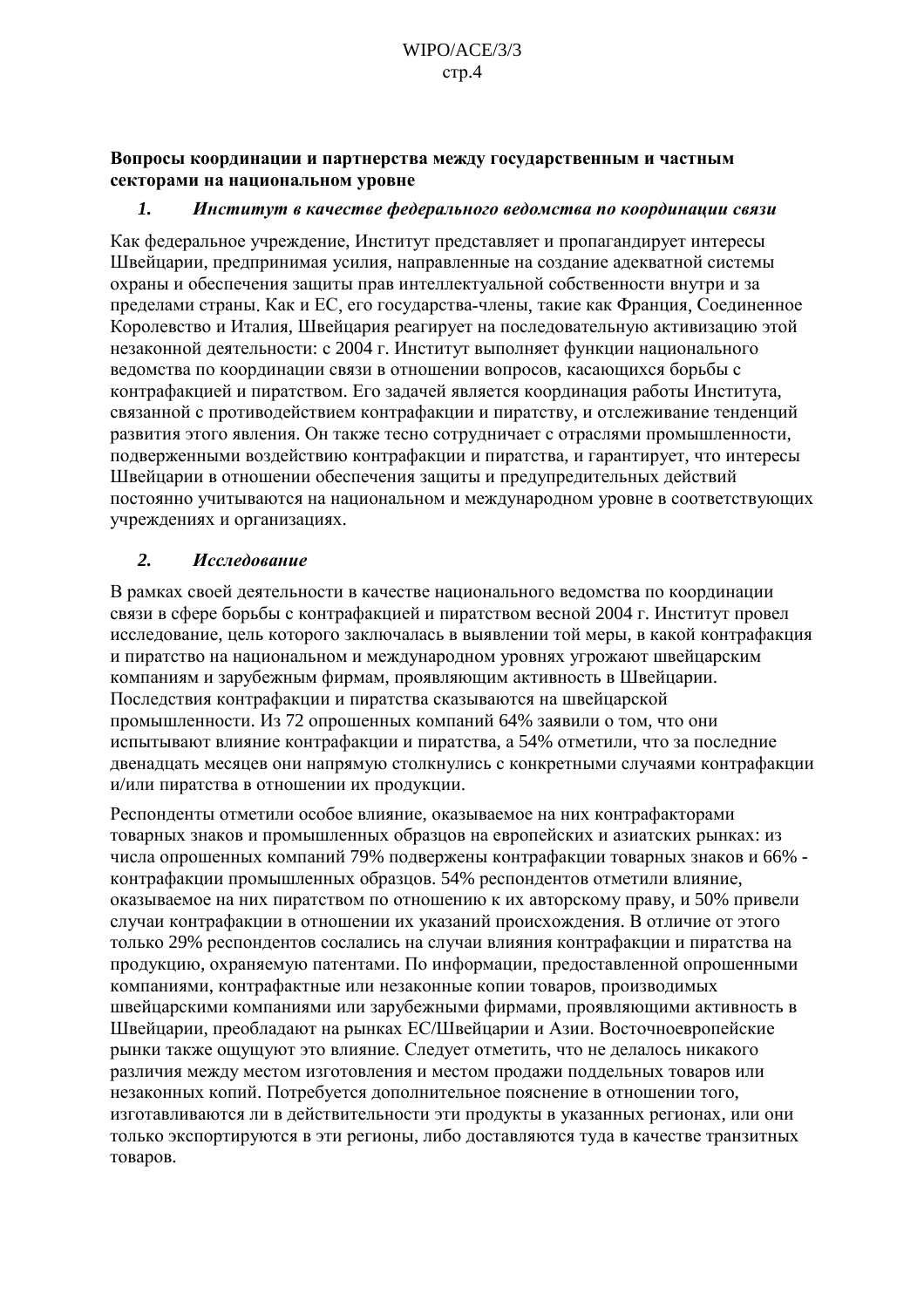<span id="page-4-0"></span>Данное исследование показывает, что особенно отрицательное влияние контрафакция и пиратство оказывают на пищевую промышленность, ювелирную промышленность и табачную промышленность. Пищевая промышленность несет чрезвычайно большие потери в результате распространения поддельных товарных знаков и указаний происхождения в ЕС (и в Швейцарии). В ювелирной промышленности наиболее распространены случаи нарушения прав на товарные знаки. Отмечается, что особые проблемы связаны с товарами, на которых изображен поллельный товарный знак, на прибыльных рынках ЕС/Швейцарии и США/Канады. Среди отраслей ювелирной промышленности часовая промышленность испытывает негативное влияние, особенно в результате нарушения прав на товарные знаки и указания происхождения. Наконец, в последнее время все большее число случаев нарушения прав на товарные знаки, авторского права и на промышленные образцы выявляются в табачной промышленности. Ответы в рамках проведенного исследования также показывают, что очень трудно подсчитать урон, наносимый подлинным товарам контрафакцией и пиратством, в частности потому, что трудно оценить ущерб, причиняемый репутации товара или компании, и суммарные потери в объеме продаж. Цифры, отражающие потери, разнятся в зависимости от размеров компании или торговой ассоциации, представляющей компанию, и ежегодные потери в часовой промышленности варьируются от десятков тысяч до 800 млн. швейцарских франков.

Результаты исследования также дают представление относительно путей совершенствования существующих, и разработки новых, способов борьбы с контрафакцией и пиратством. Осуществление последовательных действий, направленных на решение этой проблемы, и эффективное обеспечение защиты прав интеллектуальной собственности возможны только в случае оптимизации существующих судебных и институциональных средств и разработки новых эффективных способов. Один из вопросов в рамках исследования касался конкретных мер, которые, по мнению респондентов, могли бы обеспечить совершенствование действующего механизма или выработку более эффективного подхода к пресечению контрафакции и/или пиратства. В числе перспективных мер назывались более качественная подготовка представителей органов власти, отвечающих за обеспечение защиты прав интеллектуальной собственности (таможня, полиция и суды), и повышение уровня информированности общественности, например, путем проведения информационных кампаний. В числе существенных мер также назывались введение в действие нового законодательства, главным образом ужесточающего уголовные санкции, совершенствование механизма обмена информацией между релевантными секторами и принятие более эффективных пограничных мер. В рамках этого исследования респондентам также задавался вопрос, поддерживают ли они идею учреждения специальной рабочей группы, в которую вошли бы представители административных властей и компаний, занятых решением этой проблемы, а также заинтересованные стороны в промышленном и торговом секторе. 66% компаний, деятельность которых подвергается влиянию контрафакции и пиратства, выразили свою заинтересованность в активном участии в работе такой группы.

### $\overline{3}$ . Швейцарская комиссия по борьбе с контрафакцией и пиратством

Последовательно осуществляя действия, направленные на решение проблем, выявленных в результате проведенного исследования, сотрудники Института и представители промышленных кругов провели всестороннее обсуждение путей решения этих проблем и приняли решение о необходимости выработки согласованного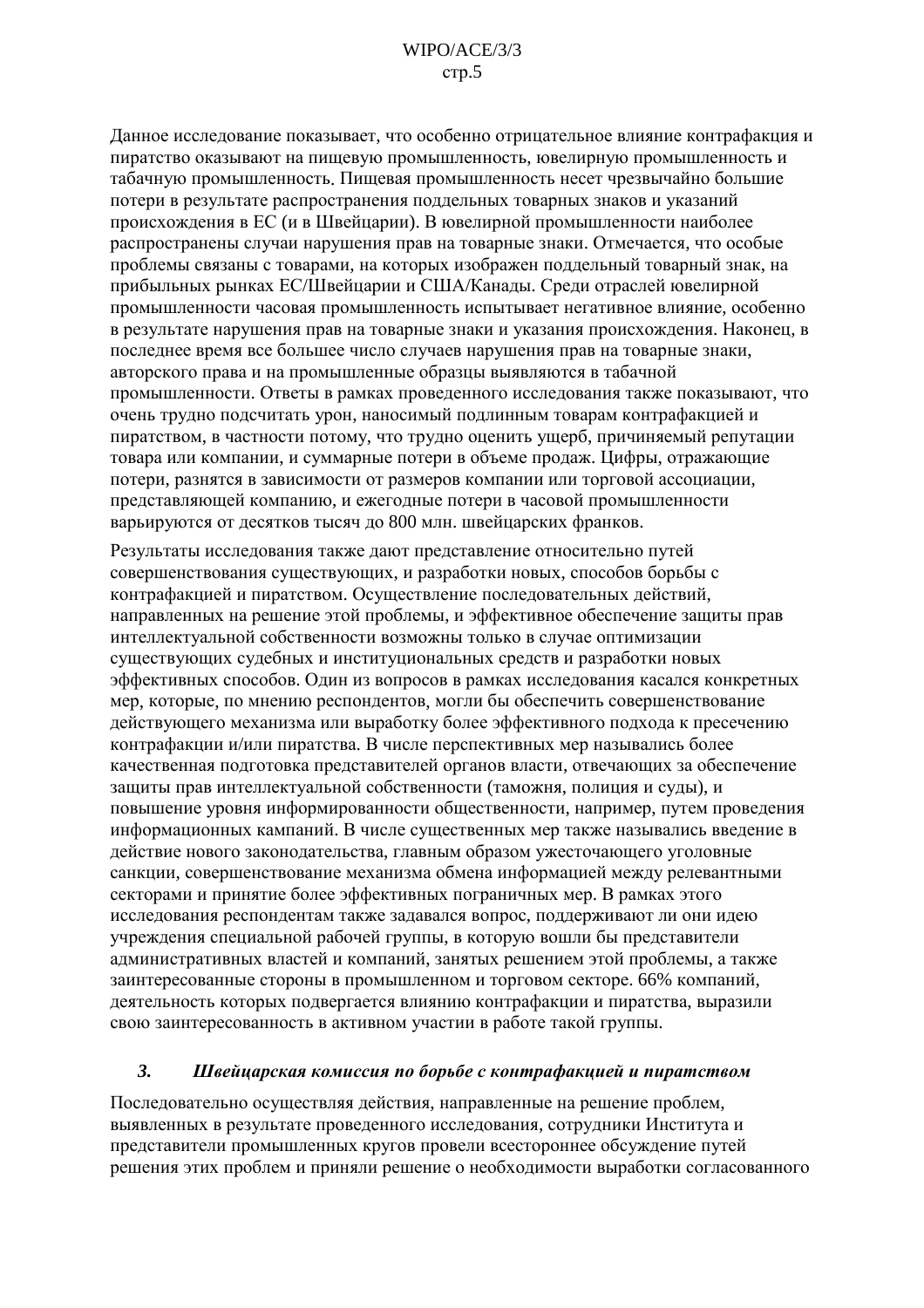<span id="page-5-0"></span>на уровне различных секторов подхода. Для этой цели ICC Switzerland (Национальный комитет Международной торговой палаты) и Институт учредили Комиссию по борьбе с контрафакцией и пиратством, в которую входят представители заинтересованных отраслей промышленности и соответствующих органов государственной власти. Швейцарская комиссия по борьбе с контрафакцией и пиратством была учреждена 4 июля 2005 г.

Задача Швейцарской комиссии по борьбе с контрафакцией и пиратством: Предпринимать решительные действия, рассчитанные на длительный период борьбы с контрафакцией и пиратством. проволя активную политику, направленную на повышение уровня информированности, и совершенствуя формы координации и сотрудничества между частным и государственным секторами, а также в рамках этих секторов.

### $3.1$ Структура

Структура Швейцарской комиссии по борьбе с контрафакцией и пиратством:



Институт осуществляет управление деятельностью Кординационного центра по вопросам борьбы с контрафакцией и пиратством, который поллерживает контакты с общественностью, обслуживает веб-сайт Швейцарской комиссии по борьбе с контрафакцией и пиратствоми и является местом нахождения секретариата рабочей группы.

Институт также осуществляет руководство деятельностью "Центра, обслуживающего государственные интересы" и выполняет функции бюро по связям между Кординационным центром и соответствующими органами государственной власти.

Руководство деятельностью "Центра, обслуживающего частные интересы" осуществляется ICC Switzerland. Центр выполняет функции бюро по связям между Кординационным центром и торгово-промышленными организациями, деятельность которых испытывает влияние контрафакции и пиратства. Он непосредственно связан с электронным Форумом информационного обмена.

В состав Рабочей группы входят представители деловых кругов и правительства. Группа отвечает за разработку концепции и осуществление плана действий и может учреждать специальные группы разработки проектов.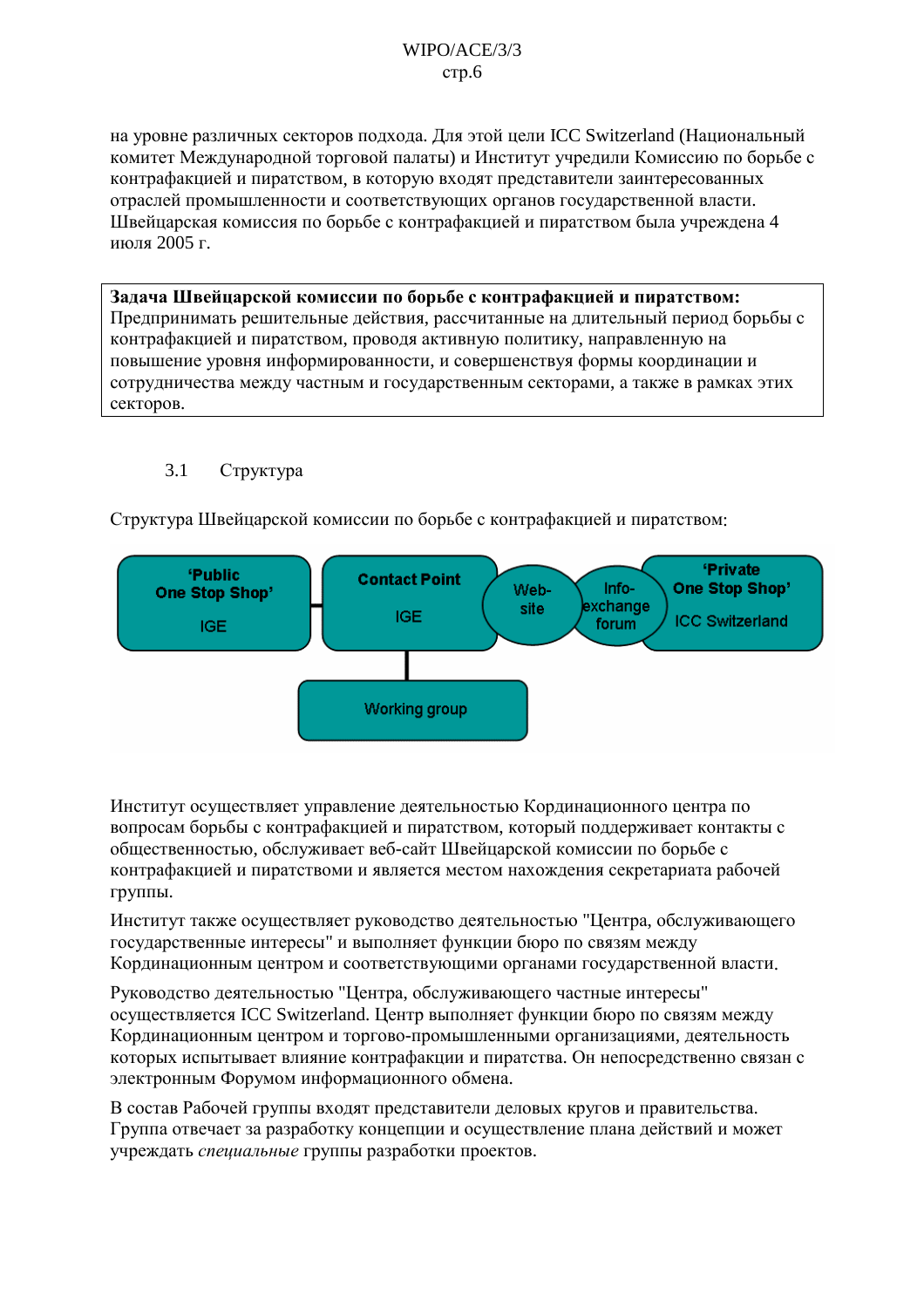## 3.2 Залачи

<span id="page-6-0"></span>Тремя основными задачами Швейцарской комиссии по борьбе с контрафакцией и пиратством являются:

### $a)$ Координация

"Центр, обслуживающий государственные интересы" координирует работу сотрудничающих государственных агентств, тогда как "Центр, обслуживающий частные интересы" координирует работу швейцарских предприятий и торговых организаций. Рабочая группа отвечает за координацию деятельности и информационного обмена между органами государственной власти и швейцарскими деловыми кругами. Кроме того, она занимается последовательным претворением в жизнь предложений и запросов, поступающих от членов в отношении швейцарского законодательства, проведения переговоров по вопросам международных договоров, правоприменительных или образовательных кампаний и ряду других инициатив.

### Сбор информации  $b)$

"Центр, обслуживающий государственные интересы" осуществляет руководство электронным Форумом информационного обмена, пополнением содержания которого занимаются различные сотрудничающие торгово-промышленные организации. Информация и документация, содержащаяся в Форуме, касается, например, реквизитов отечественных и зарубежных контактных лиц, в целях создания информационной сети, отчетов о накопленном опыте и материалов фактических дел или стратегий. Войти в Форум информационного обмена можно с использованием пароля. В настоящее время завершаются работы по окончательному согласованию его структуры.

Кординационный центр Швейцарской комиссии по борьбе с контрафакцией и пиратством служит интересам неограниченного круга лиц. Кроме того, он отвечает за сбор информации на веб-сайте Швейцарской комиссии по борьбе с контрафакцией и пиратством, касающейся задач, структуры и состава комиссии, а также размаха и послелствий контрафакции и пиратства. Ввод в эксплуатацию веб-сайта запланирован на второе полугодие 2006 г.

### Повышение уровня информированности и образования  $\mathbf{c})$

Рабочая группа отвечает за разработку концепции и осуществление плана лействий. Задача рабочей группы заключается в разработке согласованного на уровне секторов плана действий, касающихся деятельности, направленной на повышение уровня информированности. Группа разработки проектов в настоящее время готовит проект предложения по основным концепциям плана действий. Предложение будет представлено на рассмотрение Рабочей группы в начале лета 2006 г.

Рабочая группа может учреждать специальные комитеты для рассмотрения специальных проектов.

### 3.3 Рабочая группа и административная поддержка

Членами Рабочей группы являются представители промышленных секторов (ассоциаций, предприятий и организаций) и государственных учреждений. Промышленные секторы представляют, среди прочих, пищевую, фармацевтическую, ювелирную, музыкальную, табачную отрасли и индустрию программного обеспечения. В числе органов государственной власти, представленных в Рабочей группе, следует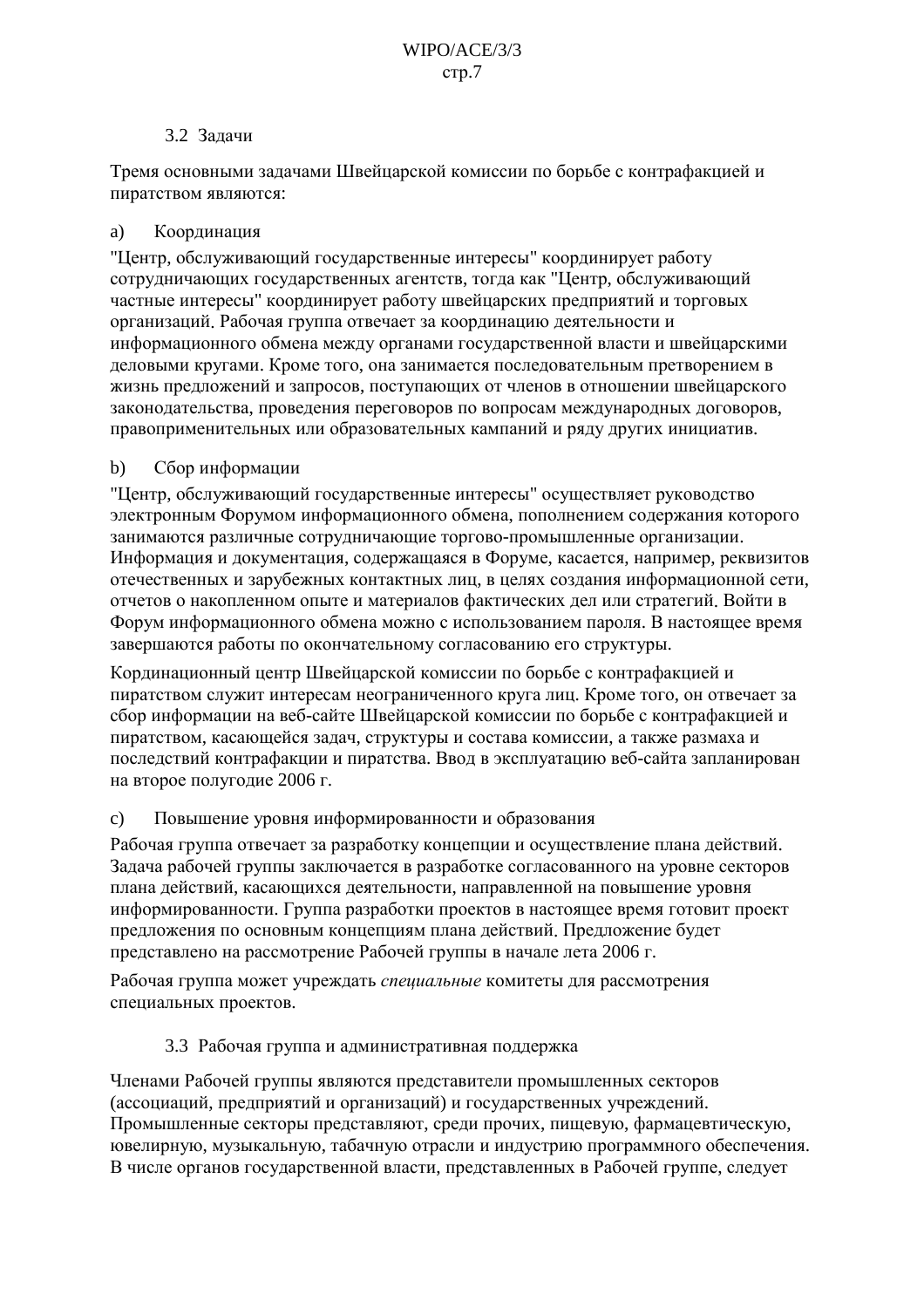<span id="page-7-0"></span>отметить Швейцарское федеральное таможенное управление, Федеральное управление полиции, Swissmedic (Швейцарское агентство по вопросам терапевтической продукции), Федеральный департамент иностранных дел, Федеральное бюро по вопросам потребителей, Швейцарское федеральное управление здравоохранения и Государственный секретариат по экономическим вопросам. Рабочую группу возглавляет Швейцарский федеральный институт интеллектуальной собственности.

Рабочая группа получает административную поддержку со стороны Кординационного центра. Кординационный центр выполняет функции секретариата Рабочей группы.

## 3.4 Финансирование

Оперативная деятельность веб-сайта и Координационного центра финансируется Институтом, который также выделяет необходимый персонал в этой связи. Кроме того, Институт осуществляет руководство "Центром, обслуживающий государственные интересы". Оперативная деятельность Форума информационного обмена финансируется частным сектором. ICC Switzerland руководит деятельностью "Центра, обслуживающего частные интересы" и выделяет необходимый персонал. ICC Switzerland может взимать пользовательскую пошлину. Члены Рабочей группы должны покрывать их собственные расходы.

Деятельность в рамках плана действий и проектов финансируется, как это определено в плане действий или, соответственно, в бюджете на осуществление проекта. Если расходы на осуществление проекта не покрываются в рамках плана действий, требуется разрешение Рабочей группы на получение дополнительной помощи, предоставляемой Швейцарской комиссией по борьбе с контрафакцией и пиратством. Помимо этого необходимо, чтобы представители финансирующих организаций единогласно одобрили идею дополнительного финансирования.

### 3.5 Контактная информация

| Швейцарская комиссия по борьбе с  | Tel. | $+41(0)313252100$             |
|-----------------------------------|------|-------------------------------|
| контрафакцией и пиратством:       | Fax  | $+41(0)313252200$             |
| Einsteinstrasse 2 CH - 3003 Berne |      | E-Mail: $info@stop-piracy.ch$ |
| Switzerland                       |      |                               |

Форум информационного обмена: доступен для его членов. Веб-сайт: www.stop-piracy.ch, в настоящее время в процессе создания.

### $\boldsymbol{4}$ . **Обучение**

Помимо выполнения функций национального координатора и решения задач в сфере сотрудничества с частным сектором Институт также предпринимает усилия, направленные на обучение неограниченного круга лиц, в частности молодежи и представителей делового сообщества, различным вопросам, связанным с контрафакцией и пиратством. Институт осуществляет специальную образовательную деятельность, направленную на освещение проблем контрафакции и пиратства, в рамках проведения лекций по вопросам обеспечения защиты прав интеллектуальной собственности для представителей вновь созданных компаний и МСП. Помимо освещения вопросов нарушения прав на товарные знаки затрагиваются вопросы, касающиеся аспектов последних технических достижений в области управления копированием, выгрузкой информации и цифровыми правами. В числе недавно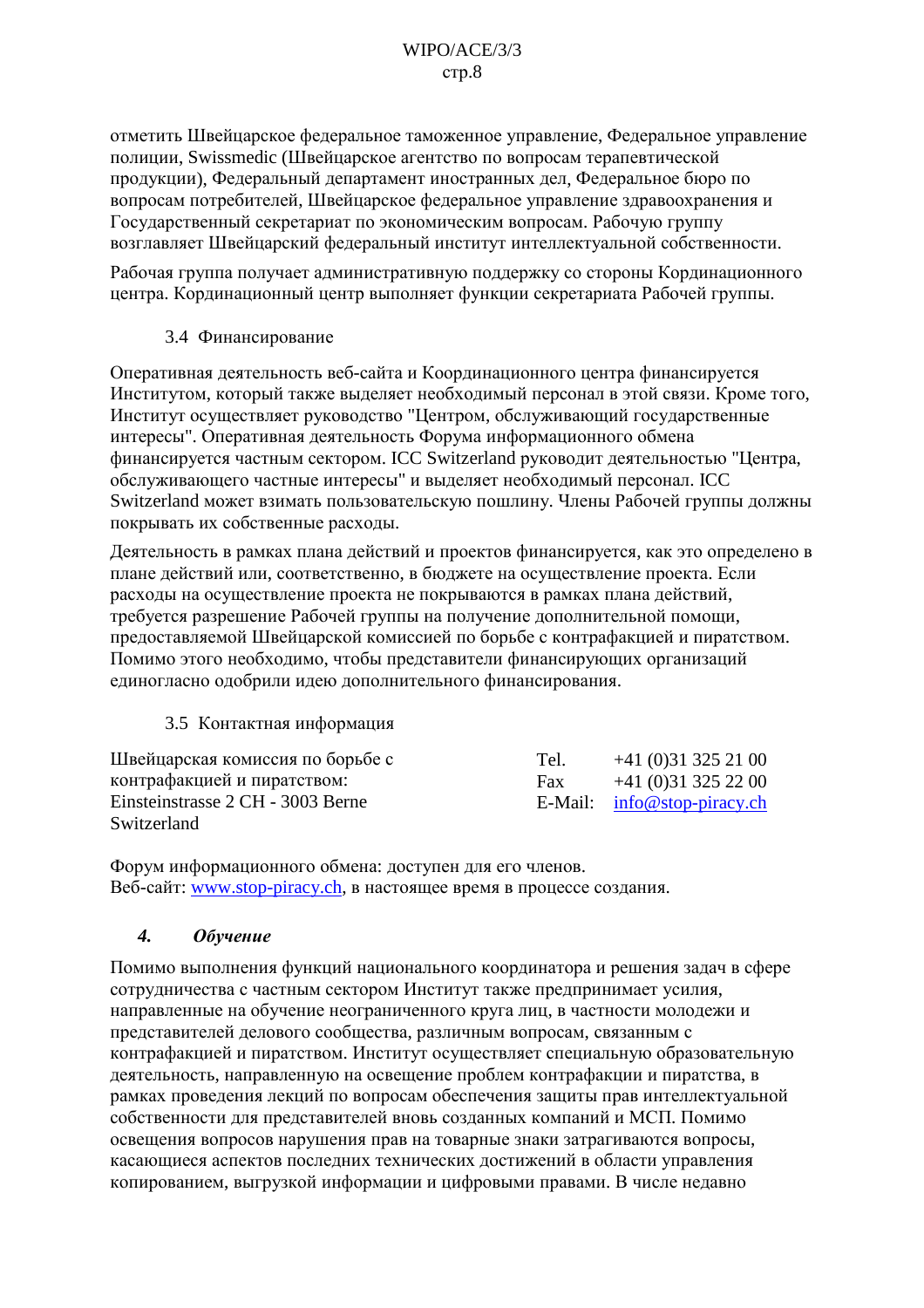<span id="page-8-0"></span>проведенных Институтом мероприятий, связанных с обучением, необходимо отметить симпозиум по теме "Управление цифровыми правами: завершение эры обществ коллективного управления?", состовшийся в г. Люцерн 24 и 25 июня 2004 г.

В период с декабря 2005 г. по февраль 2006 г. Институт проводил семинары в школах прикладных искусств Берна, Базеля, Женевы, Люцерна и Цюриха. Основное внимание уделялось повышению уровня информированности в различных аспектах контрафакции и пиратства и их последствиям для начинающих авторов и представителей творческих профессий.

В марте 2006 г. Институт посетили студенты из "Колледжа Вольтера" в Женеве для участия в обсуждении проблемы контрафакции и пиратства. Студенты ознакомились с явлением контрафакции и пиратства, его социально-экономическим влиянием, а также с обязанностями и оперативной деятельностью таможенных властей. Состоявшееся обсуждение касалось еще одного существенного аспекта: необходимости сотрудничества между правоприменительными органами. На основе полученного положительного опыта Институт планирует активизировать свою образовательную деятельность в сфере борьбы с контрафакцией и пиратством.

### L. Законодательные меры

Осуществляя функции федерального ведомства интеллектуальной собственности, Институт также отвечает за составление законопроектов в области интеллектуальной собственности (статья 2, пункт 1(а) Федерального устава и задач Федерального института интеллектуальной собственности (IGEG)). В настоящее время в Швейцарском парламенте обсуждаются различные законодательные меры, направленные на совершенствование форм борьбы с контрафакцией и пиратством.

### $\overline{5}$ . Частичный пересмотр Швейцарского патентного закона

Ключевым элементом нынешнего частичного пересмотра патентного закона является законоположение, предусматривающее адекватную и эффективную патентную охрану для изобретений в области биотехнологии. Вместе с тем данный пересмотр преследует другие важные законодательные цели, такие как совершенствование судопроизводства в области патентов. Учитывая различные уровни значения и актуальности этих вопросов, в марте 2005 г. Федеральный совет принял решение продолжить работу над решением разных частичных вопросов по-этапно. На первом этапе, в мае 2005 г., на рассмотрение Парламента были представлены два соглашения, касающиеся Европейской патентной системы. На втором этапе, в ноябре 2005 г., в Парламент направлено законодательное послание, касающееся существенной части пересмотра, включая, среди прочего, меры по борьбе с контрафакцией и пиратством. На третьем, и последнем, этапе пересмотра патентного закона будут обсуждаться предложения, относящиеся к судопроизводству.

# 5.1 Меры по борьбе с контрафакцией и пиратством

Предложения, касающиеся дополнительных мер по борьбе с контрафакцией и пиратством, были направлены в Парламент в ноябре 2005 г. вместе с рекомендациями относительно патентования изобретений в области биотехнологии в контексте частичного пересмотра патентного закона.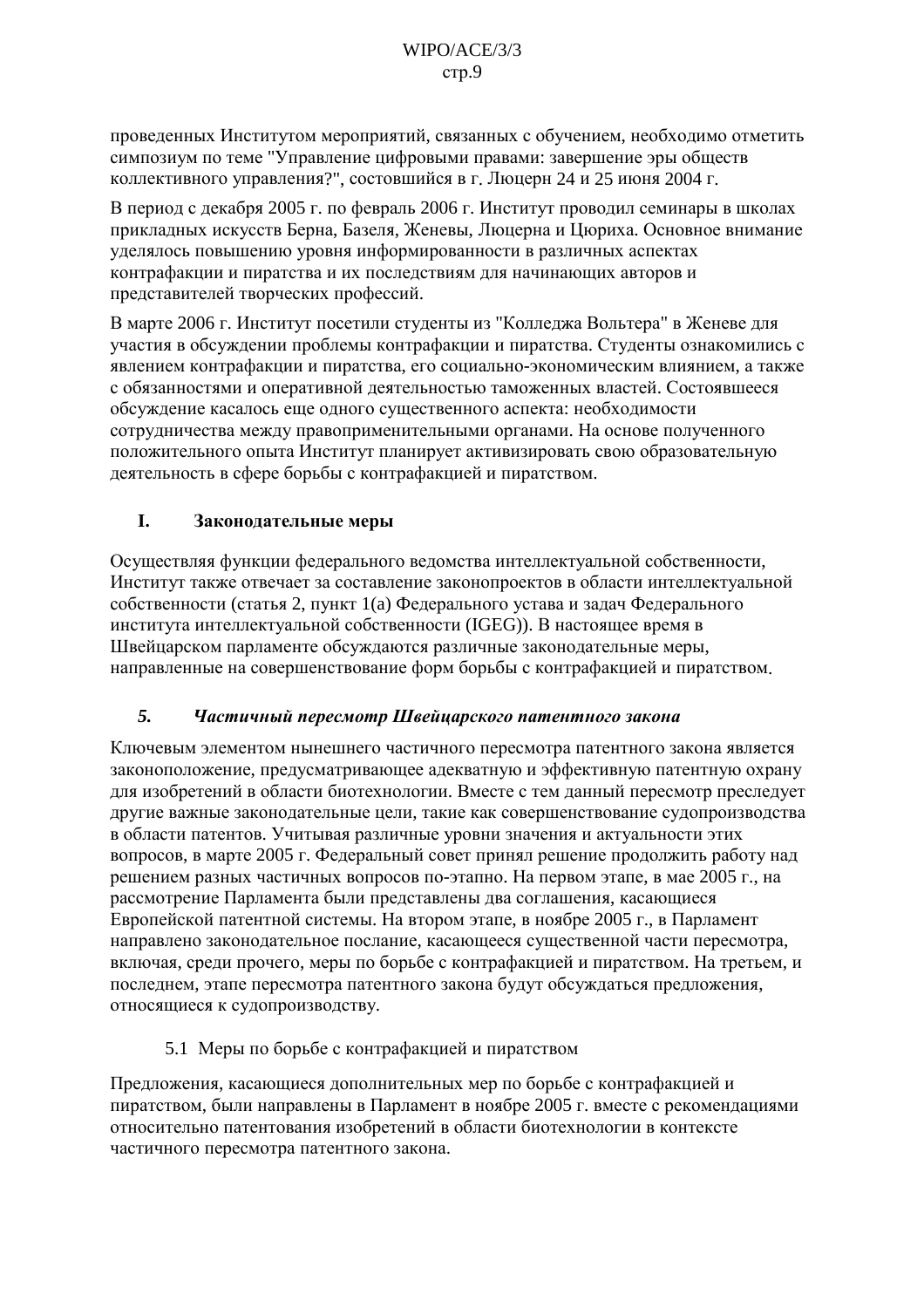Ввиду того, что швейцарское законодательство по интеллектуальной собственности формировалось в различные периоды времени, в нем отражаются различные уровни развития, особенно в сфере обеспечения защиты прав. Например, основные элементы патентного закона сформировались в 50-е годы, тогда как закон о промышленных образцах был полностью пересмотрен менее, чем четыре года тому назад. Меры по обеспечению защиты прав, такие как помощь таможенного управления в решении таможенных проблем и право выбора правообладателей запрешать провоз через страну контрафактной или пиратской продукции в дополнение к ее ввозу и вывозу, являются достаточно новыми и отсутствуют в предыдущих законах.

За послелние голы проблема контрафакции и пиратства по отношению к поллинным товарам приобрела в Швейцарии актуальное значение. Исследование, проведенное Федеральным институтом интеллектуальной собственности в 2004 г., выявило, что швейцарские предприятия также испытывают серьезное влияние этого явления. В целях ослабления негативных последствий этой тенденции, правительство Швейцарии приняло решение о необходимости дальнейшего совершенствования механизмов обеспечения защиты прав и пограничных мер. Эффективные средства ведения борьбы с контрафакцией и пиратством необходимы на разных уровнях: в одних случаях требуется ужесточить меры, чтобы изъять пиратскую продукцию из оборота во время пересечения границы. В других случаях соответствующие правовые меры необходимы для обеспечения защиты прав интеллектуальной собственности на уровне судов, с тем, чтобы правообладатели могли успешно противостоять контрафакторам и другим третьим лицам, вовлеченным в процесс коммерциализации пиратской деятельности. Наконец, последовательное пресечение провоза через страну контрафактной и пиратской продукции необходимо для того, чтобы оградить Швейцарию от участи стать страной транзита пиратских товаров.

В рамках нынешнего пересмотра патентного закона предусматривается включение положений, регламентирующих эффективное содействие таможенных властей и применение пограничных мер, во все законы в области интеллектуальной собственности. Кроме того, правообладателям будет предоставлено право запрашивать образцы задержанных товаров в целях удостоверения в том, что они действительно являются пиратскими. Помимо этого предусматривается введение упрощенной процедуры уничтожения незаконных партий товаров, с тем, чтобы оградить владельцев от участия в длительных и дорогостоящих гражданских и уголовных процессах, в результате которых принимается решение об изъятии пиратской продукции из коммерческого оборота. Исключительное право патентообладателя будет теперь распространяться на 'транзит' товаров.

Коммерческое пиратство является преступлением, которое сулит большую прибыль при сравнительно малом риске. Поэтому сдерживающие меры являются ключевым элементом эффективной борьбы с контрафакцией и пиратством. Кроме того, коммерческое пиратство во все большей мере проявляется в виде организованной преступности. Для противодействия этому явлению более эффективным и решительным образом, все законы в области интеллектуальной собственности будут предусматривать ужесточение санкций для наказания участников такой криминальной деятельности в коммерческом масштабе, в частности, путем увеличения размера штрафов.

Контрафакция и пиратство представляют собой международное явление. Пиратская продукция ввозится в страну не только как часть больших партий товаров, но также, и все в большей мере, в виде личного багажа. Это особенно касается продукции,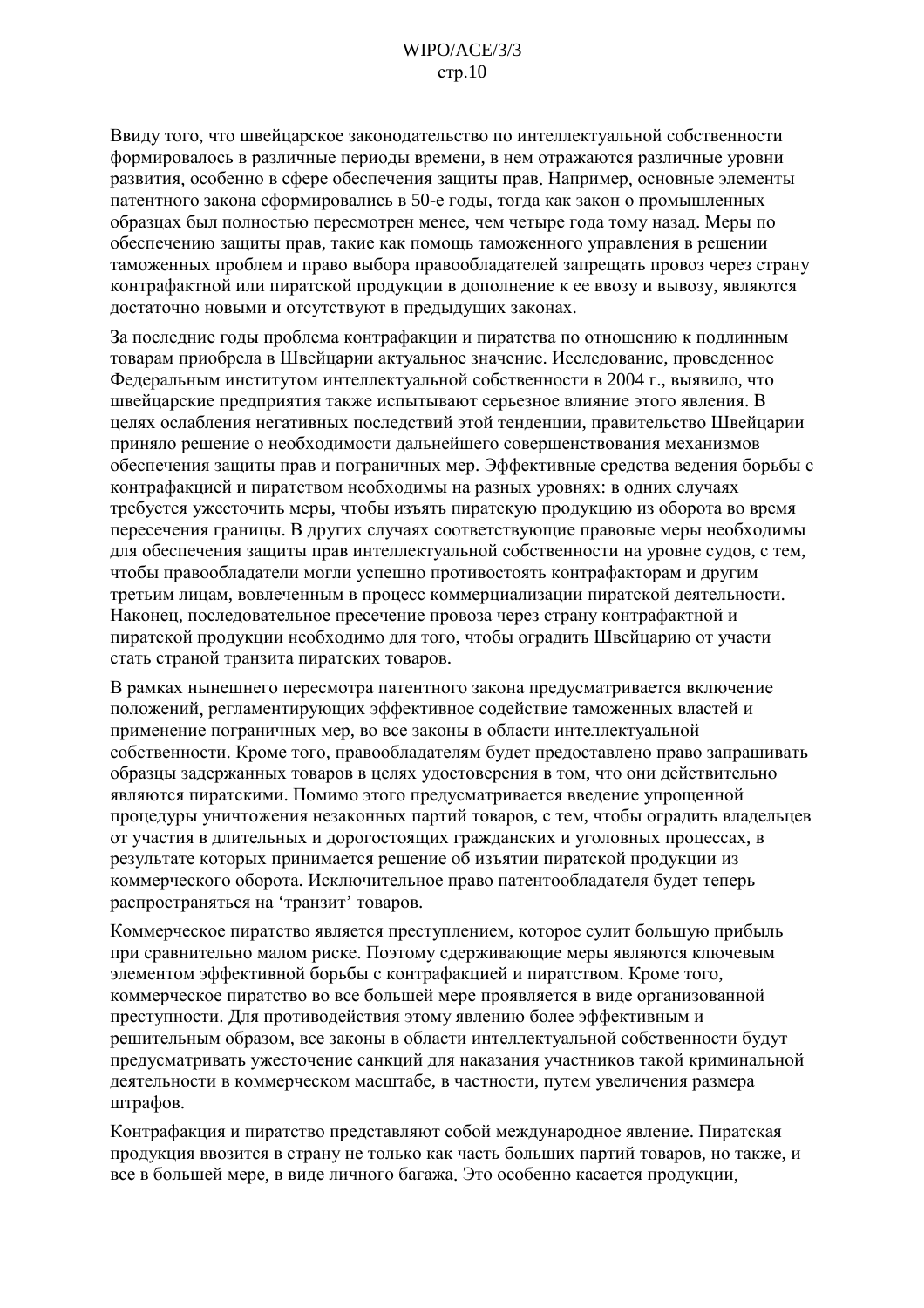<span id="page-10-0"></span>маркированной товарными знаками и промышленными образцами. До сих пор законы Швейцарии в области интеллектуальной собственности не предусматривали какихлибо мер, предпринимаемых в отношении лиц, ввозящих контрафактные и пиратские товары в личных, то есть некоммерческих, целях. Даже если материальный ущерб, нанесенный в отдельном случае, может быть в такой ситуации незначительным, систематическая незаконная деятельность оценивается в значительную сумму. Кроме того, нет никакой гарантии в том, что эти товары остаются в частном владении и не поступают на швейцарский рынок. Помимо этого использование в личных целях также стимулирует спрос на пиратскую продукцию и ее поставку. Если в соответствии с патентным или авторско-правовым законодательством исключения к использованию в личных целях (например, в целях обучения или подготовки) при определенных обстоятельствах считаются подходящими, в соответствии с законодательством о товарных знаках и промышленных образцах нельзя ни о каких подобных исключениях не может идти речи. Поэтому в рамках пересмотра патентного закона предлагается внести изменения в законодательство о товарных знаках и промышленных образцах. наделяющие правообладателей правом запрещать ввоз, вывоз и провоз через страну изготовленных в коммерческих целях незаконных товаров, которые, как говорится, используются в личных целях.

Для того чтобы располагать более эффективными средствами борьбы с контрафакцией и пиратством на уровне судов, швейцарские законы предоставят владельцу право на получение информации, включая имя и адрес отправителя, место происхождения, количество незаконных товаров и имена их получателей. Наконец, обязательство по предоставлению исчерпывающего уведомления, касающегося судебного решения на уровне кантонов, будет гарантировать, что Федеральный институт интеллектуальной собственности сможет собирать и анализировать данные и информацию, необходимые для эффективного участия в решении проблем, связанных с контрафакцией и пиратством, на национальном и международном уровне.

### 5.2 Федеральный суд по патентным делам

Помимо более совершенной законодательной защиты от контрафакции и пиратства необходимо соответствующее судопроизводство, обеспечивающее эффективную, высококачественную защиту прав интеллектуальной собственности и рассмотрение сложных судебных дел. В этой связи задача правительства Швейцарии заключается в рассмотрении мер, способствующих упрощению и ускорению судопроизводства по патентам, и принятии решения относительно дальнейших действий до конца 2006 г.

Патентное право - это очень сложная область, требующая обширных знаний и многолетнего опыта. Однако судопроизводство по патентным делам часто проводится в кантональных судах в отсутствие достаточного практического опыта в области патентного права. Причина подобной ситуации заключается в относительно малом числе судебных дел, рассматриваемых в Швейцарии с связи с патентами, что не дает возможности каждому кантональному суду накопить необходимый опыт и знания в этой специальной и технической области права.

Идея создания федерального патентного суда первой инстанции в качестве возможной меры совершенствования патентного судопроизводства уже обсуждается в рамках процесса проведения консультаций по вопросам частичного пересмотра патентного закона. Рекомендуется вместо многих кантональных судов создать национальный специальный суд первой инстанции, обладающий исключительными полномочиями по рассмотрению случаев нарушения патентных прав и юридической действительности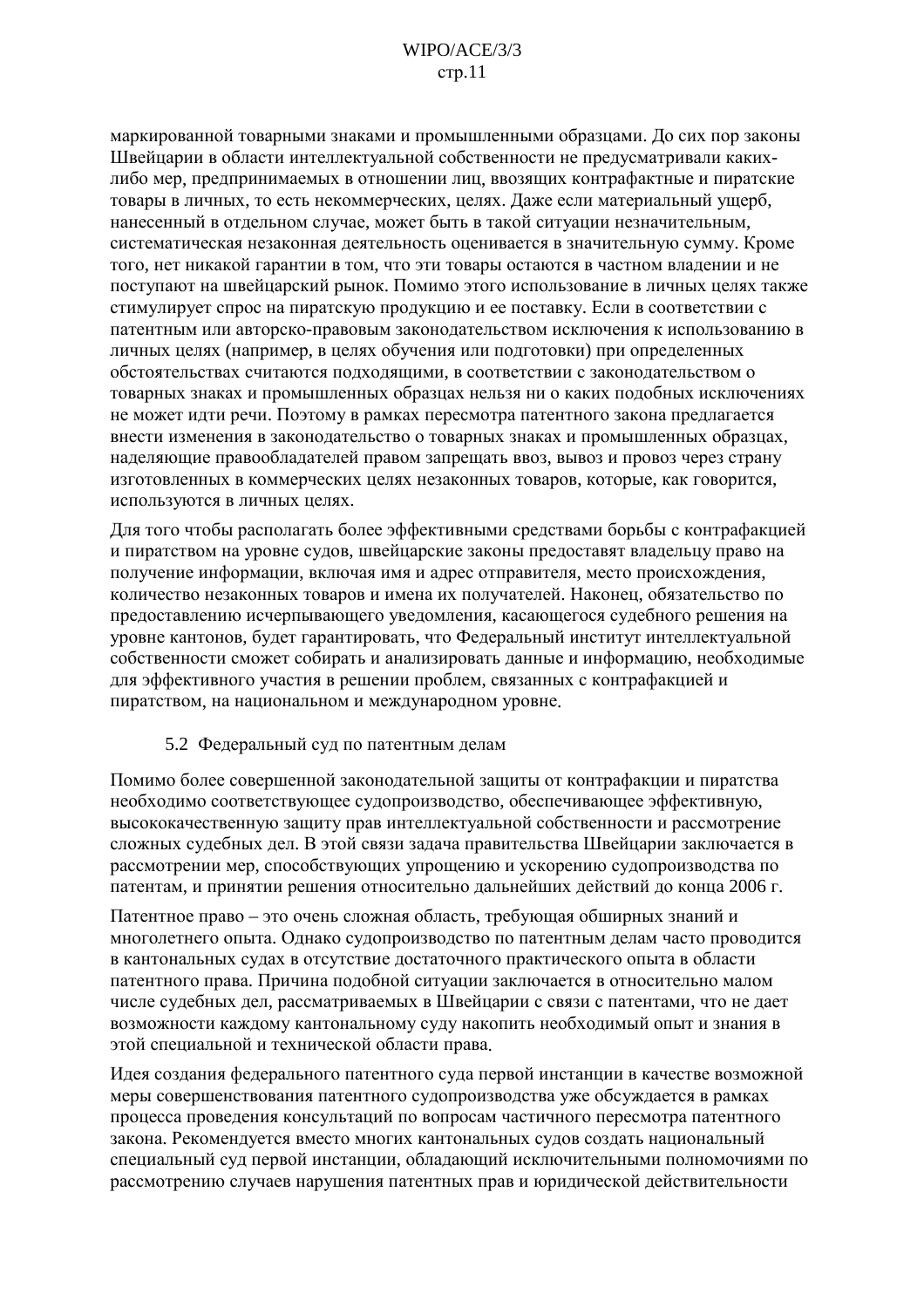<span id="page-11-0"></span>патентов. Относительно незначительное число гражданских процессов, касающихся патентов, и незначительное число судов необязательно является недостатком; напротив, это позволит иметь гибкую структуру судов, снижающую административные расходы. Например, такой суд можно подчинить существующим судебным структурам, используя таким образом принцип «синергического эффекта» и удерживая расходы на низком уровне. В состав суда должны входить судьи, компетентные как в области юриспруденции, так и в технических вопросах, и они должны подбираться на основе знания патентного права, областей техники и языковых навыков.

Швейцарские промышленные и финансовые круги на протяжении долгого времени требуют создания специализированного суда по патентному производству, и эта идея в настоящее время находит поддержку членов Парламента. Единый специализированный федеральный суд смог бы улучшить нынешнюю ситуацию и, через посредство квалифицированных судей, гарантировать высококачественное судопроизводство, соответствующее даже более технической и комплексной области патентного права. Направленность деятельности специализированного суда позволит судьям накопить необходимый опыт в области патентного права и непременно приведет к эффективному и компетентному рассмотрению сложных патентных дел. Такое повышение продуктивности патентного судопроизводства может обусловить рост рассматриваемых в Швейцарии судебных дел на средне- и долгосрочную перспективу. Это может быть именно так потому, что в настоящее время все еще наблюдается стремление сторон в споре по патентам обращаться в специализированные суды за пределами Швейцарии, даже если одна из сторон является швейцарской. Таким образом, рекомендуемые меры пойдут на пользу не только швейцарским патентообладателям, но также патентообладателям в граничащих странах.

### 6. Частичный пересмотр Швейцарского закона об авторском праве

В настоящее время осуществляется частичный пересмотр закона Швейцарии об авторском праве. Несмотря на свой достаточно молодой возраст (действующая редакция датируется 1992 годом), закон нуждается в ряде поправок, обеспечивающих соответствие нормам, установленным Договорами ВОИС в области Интернета. На своем заседании, состоявшемся 10 марта 2006 г., Швейцарское правительство утвердило законодательное послание в отношении ратификации Договоров ВОИС в области Интернета и частичного пересмотра закона об авторском праве и направило его на обсуждение в Парламенте. Предполагается, что необходимые поправки вступят в силу 1 января 2008 г.

Характерной особенностью этого пересмотра является защита от обхода технических средств, а также признание личных неимущественных прав исполнителей и права исполнителей, производителей и организаций эфирного вещания на доведение произведений до всеобщего сведения. Поскольку исключительное право автора включает все аспекты и не ограничено исключительными правами, специально установленными для определенных форм использования, авторы уже пользуются этим правом.

Что касается защиты технических средств, обход контроля над доступом, как правило, запрещен. Технические средства, контролирующие доступ к содержанию, уже охраняются положением в уголовном кодексе, регулирующим электронную торговлю. Предлагаемая поправка заключается в запрете на обход мер, регулирующих копирование. Защита мер, регулирующих копирование, не является всеохватывающей: она направлена на приведение мер, регулирующих копирование, в соответствие с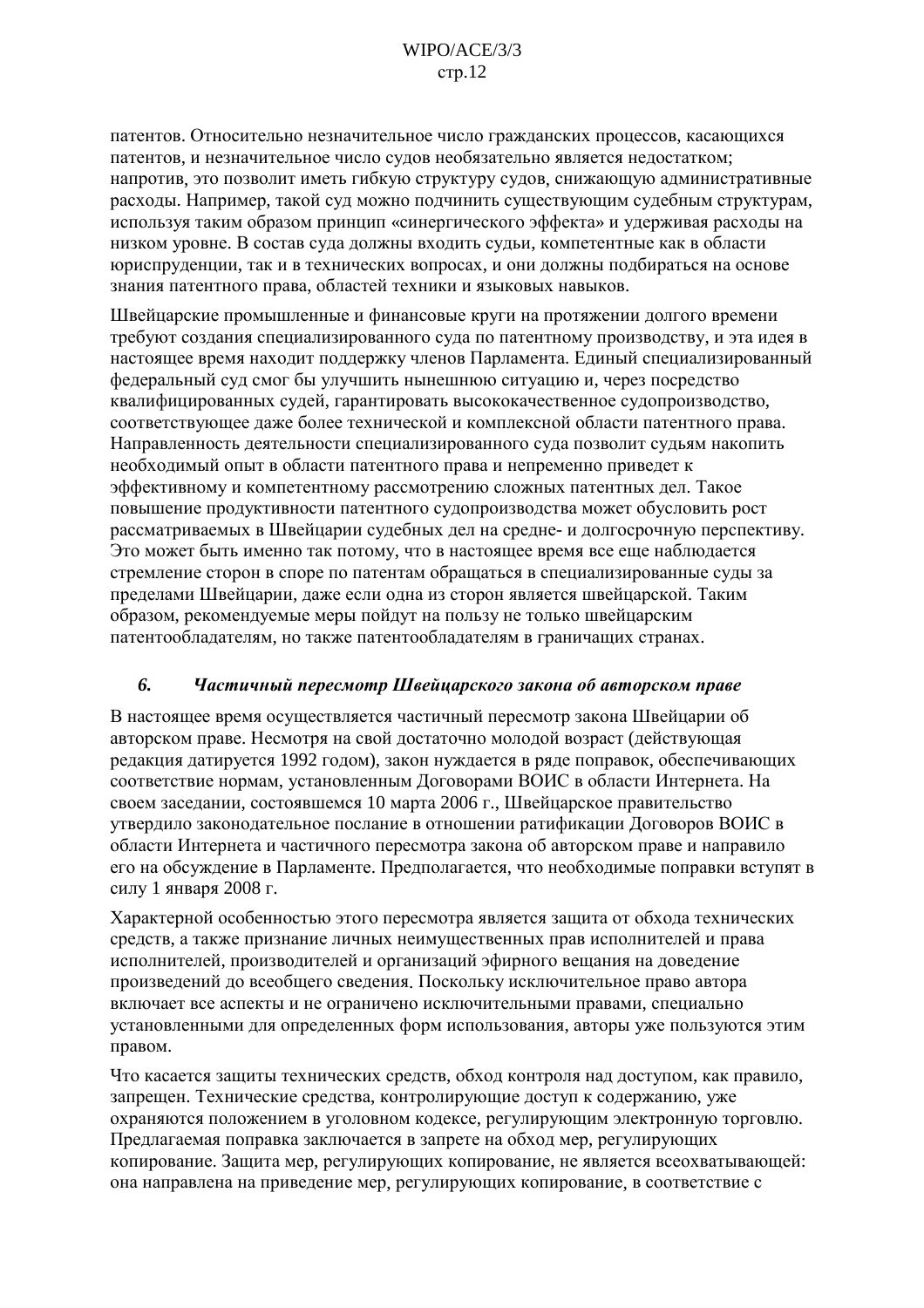<span id="page-12-0"></span>ограниченным числом принудительным лицензий для защиты определенных государственных интересов путем создания преграды для конкретных случаев "недобросовестного использования" в том случае, если обход технических средств совершается в целях использования произведения в рамках такой принудительной лицензии. Кроме того, группа экспертов в сфере посредничества попытается найти мирное решение в случае возникновения разногласий между пользователями и потребителями, а также правообладателями, которые пользуются техническими средствами. Предлагаемая поправка также запрещает все способы производства или доведения до всеобщего сведения технологий, продуктов, услуг и т.д., которые направлены на обход технических средств, препятствующих доступу или копированию.

Нелицензированные сети совместного использования файлов на равноправных узлах являются незаконными, поскольку они явным образом нарушают право на получение лоступа (которое уже признано по отношению к обладателям авторского права).

Институт убежден в том, что адаптация закона к среде Интернет имеет большое значение, но сама по себе не является достаточной мерой. Столь же необходимо постоянное обучение публики. Ее следует образовывать в области авторского права и применительно к понимания того, что использование любого произведения требует разрешения. По этой причине Институт в сотрудничестве с заинтересованными сторонами выпустил брошюру, в которой с использованием комиксов на английском, французском, итальянском и немецком языках объясняются различные аспекты авторского права с позиции дилетантов. Брошюра будет распространяться бесплатно; ее также можно будет скачать с веб-сайта (www.swiss-copyright.ch), на котором содержится дополнительная информация по авторскому праву и правила игры. посвященной проблеме борьбы с пиратством. Эта брошюра была представлена на крупной конференции СМИ, проведенной Институтом с участием высших должностных лиц на уровне правительства и представителей заинтересованных сторон. Результаты конференции, на которой присутствовали журналисты из всех швейцарских СМИ, освещающих данные проблемы, были признаны успешными.

### II. Международные аспекты

### $\overline{z}$ Международные организации и соглашения о свободной торговле

Являясь федеральным ведомством интеллектуальной собственности, Институт представляет Швейцарию в международных организациях, занимающихся вопросами интеллектуальной собственности (статья 2, пункт 1(d) и (e), IGEG). Он представляет интересы и выражает обеспокоенность Швейцарии в отношении обеспечения защиты прав и размаха контрафакции и пиратства на уровне двусторонних отношений и в международных органах, таких как Всемирная организация интеллектуальной собственности (ВОИС) и Всемирная торговая организация (ВТО). Деятельность Швейцарии в Консультативной группе по вопросам охраны и реализации прав интеллектуальной собственности в целях предоставления инвестиций в рамках Экономического комитета ООН по связям с Европой (ЮНЕСЕ) и в Европейской ассоциации свободной торговли (ЕАСТ) освещается ниже.

 $71$ Консультативная группа ЮНЕСЕ по вопросам охраны и реализации прав интеллектуальной собственности в целях предоставления инвестиций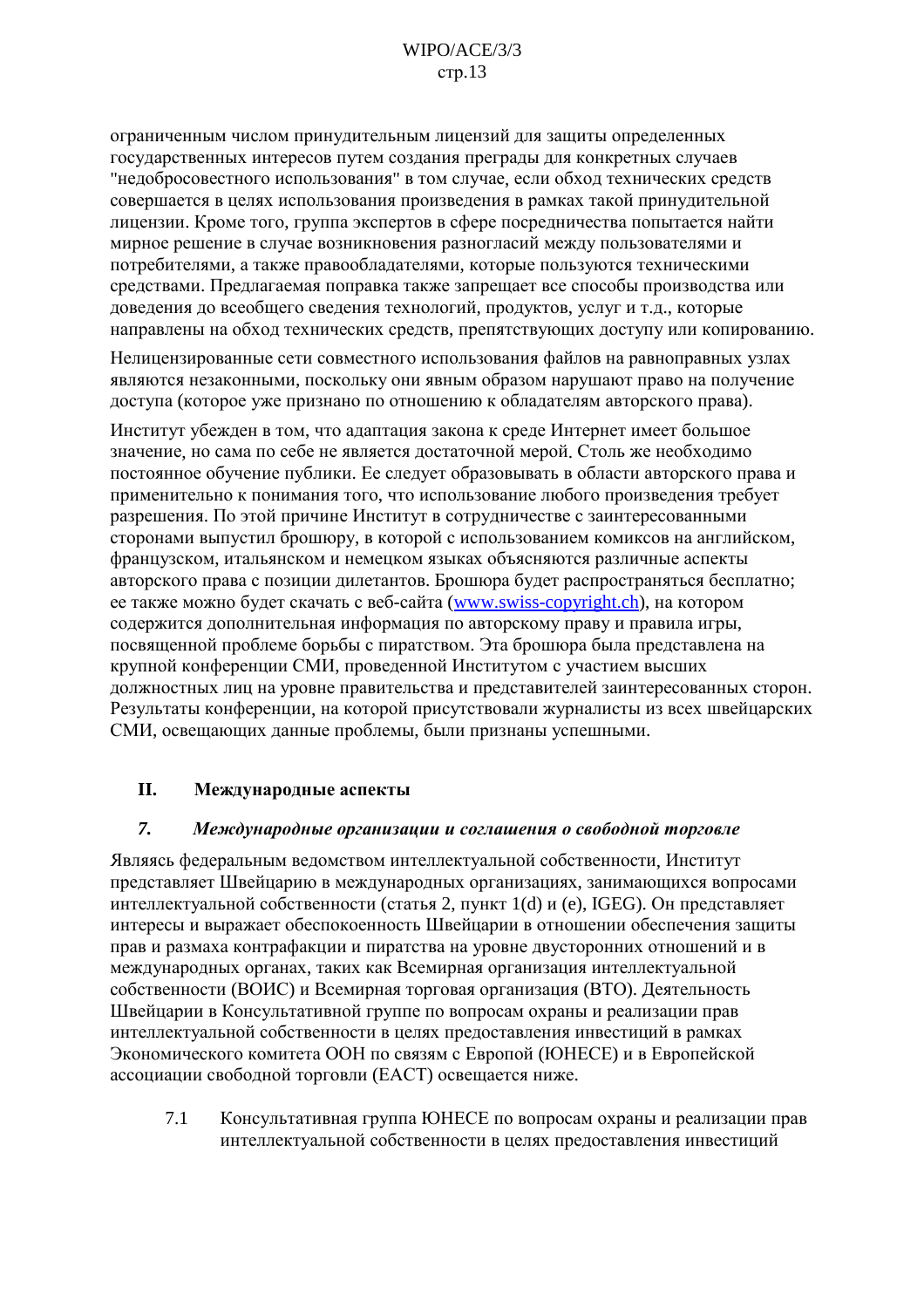<span id="page-13-0"></span>Консультативная группа ЮНЕСЕ является уникальным примером партнерских отношений между частным сектором и государственными учреждениями, установленных с целью предоставления более совершенных форм охраны и обеспечения защиты прав интеллектуальной собственности странам с переходной экономикой Центральной и Восточной Европы и бывшего Советского Союза. Консультативная группа сотрудничает со всеми крупными международными организациями, проявляющими активность в сфере интеллектуальной собственности, и одной из ее основных целей является предоставление технической помощи странамчленам ЮНЕСЕ в процессе реализации положений законодательства в области интеллектуальной собственности и правоприменения, а также оказание помощи государственным учреждениям, занимающимся разработкой законодательства и законоположений в области интеллектуальной собственности. Основной вид деятельности Консультативной группы заключается в организации и проведении консультативных встреч и специальных учебных семинаров.

Институт является активным членом и одним из сопредседателей этой Консультативной группы. Он принимает участие в большинстве мероприятий, проводимых Консультативной группой, и занимает активную позицию в вопросах формулирования рабочей программы. В числе других мероприятий, совместным организатором которых является Институт, следует отметить поездку в консультативных целях в Бухарест, Румыния, в ноябре 2004 г., проведение семинаров в Сербии и Черногории (Оценка и коммерциализация прав интеллектуальной собственности в Сербии и Черногории, Белград, 27-28 марта 2003 г.) и на Украине (Обеспечение защиты прав интеллектуальной собственности, Киев, 11-13 ноября 2003 г.), а также содействие организации семинаров в Польше (Использование интеллектуальной собственности в век Internet, Варшава, 1-2 апреля 2004 г.), Хорватии (Роль интеллектуальной собственности и инноваций в экономическом развитии, Загреб, 22-24 сентября 2004 г.) и Казахстане (Экономические аспекты обеспечения защиты прав интеллектуальной собственности, Алматы, 5-7 июля 2005 г.). В Загребе, Хорватия, сотрудники Института провели семинар-практикум по вопросам передачи технологий и содействовали организациии и финансированию выпуска диска DVD, освещающего работу этого семинара. Диск DVD доступен по запросу.

 $7.2$ Значение двусторонних соглашений о свободной торговле в процессе совершенствования форм обеспечения защиты прав интеллектуальной собственности

Основной целью политики Швейцарии в сфере международных экономических отношений является освоение зарубежных рынков для швейцарских товаров и услуг и улучшение условий для вступления на рынки. Одним из путей решения этой задачи является заключение двусторонних соглашений о свободной торговле. Так Швейцария, как член Европейской ассоциации свободной торговли (ЕАСТ) наряду с Исландией, Норвегией и Лихтинштейном, заключила ряд соглашений о свободной торговле с другими странами. Охрана прав интеллектуальной собственности традиционно играет важную роль в соглашениях ЕАСТ о свободной торговле. В рамках этих соглашений задача раздела, касающегося интеллектуальной собственности, состоит в обеспечении адекватного уровня охраны прав интеллектуальной собственности. Кроме того, он направлен на обеспечение правовой определенности, которая необходима для привлечения и стимулирования прямых иностранных инвестиций, а также на предоставление условий для ввоза наукоемкой продукции при относительно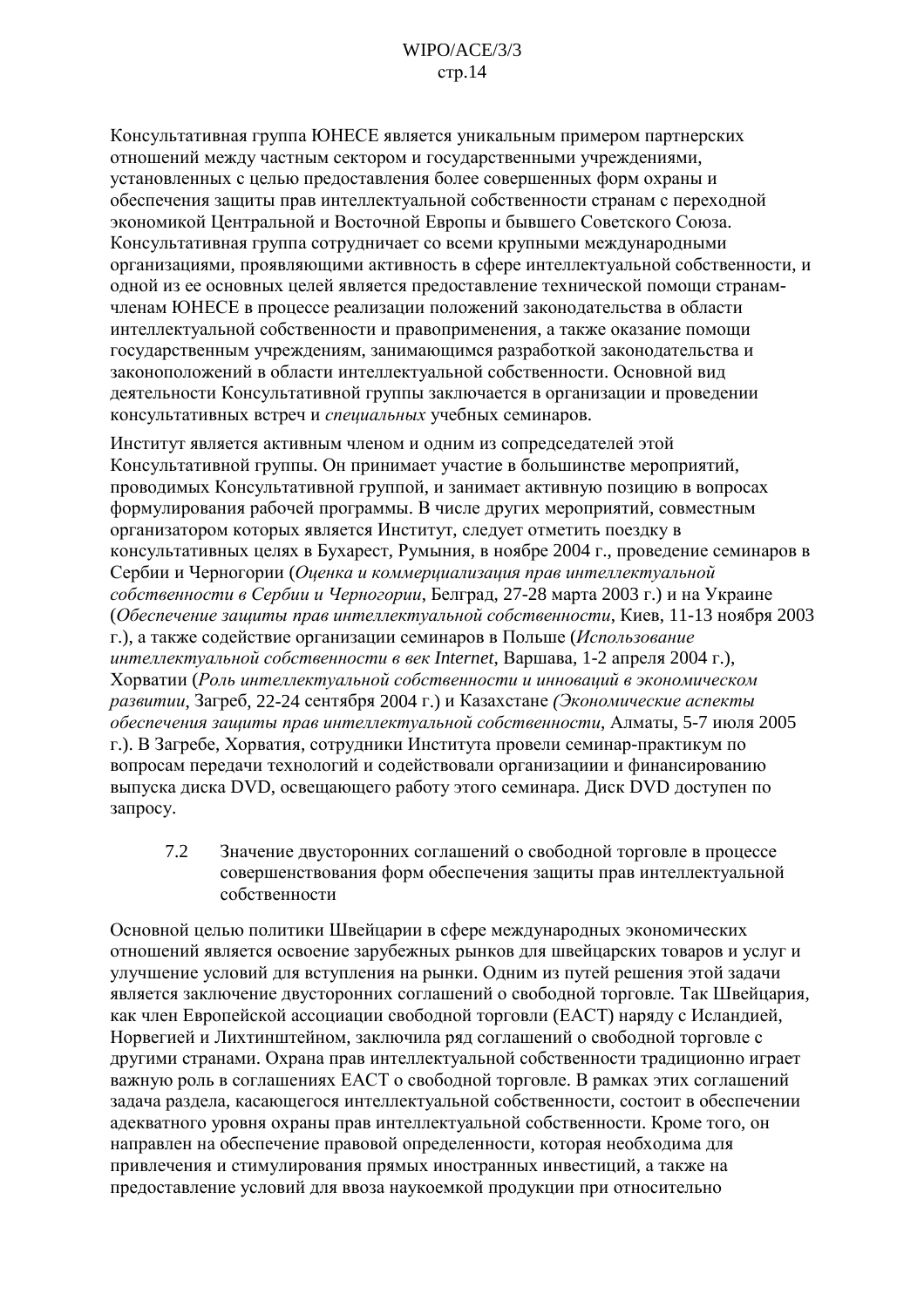<span id="page-14-0"></span>минимальном риске контрафакции. Адекватный уровень охраны прав интеллектуальной собственности является существенным элементом взаимовыгодных торговых возможностей и предпосылкой к предоставлению стимулов для инвестиций и передачи технологий.

Вообще Соглашения о свободной торговле, заключаемые государствами-членами ЕАСТ, требуют, чтобы положения, касающиеся обеспечения защиты прав на национальном уровне, соответствовали Соглашению ТРИПС (в частности, статьям 41 -61). Однако, обычно охрана, предоставляемая этими положениями, не выходит за уровень охраны, предусматриваемый в Соглашении ТРИПС. Вместе с тем общепринятая практика при заключении соглашений в рамках ЕАСТ, заключается в оценке ситуации и потребностей каждой страны-партнера на индивидуальной основе. Политика в сфере обеспечения защиты прав может иметь большее значение в процессе переговоров с торговыми партнерами, которые часто сталкиваются с проявлениями контрафакции и пиратства. В таких случаях стороны в торговом соглашении пытаются в процессе переговоров найти решения, которые могут улучшить их режимы в сфере правоприменения. Швейцария и другие страны-члены ЕАСТ помогают их торговым партнерам в разработке национальной стратегии в сфере обеспечения защиты прав за счет предоставления технической помощи, повышения уровня информированности и образования, а также практической подготовки в сфере прав интеллектуальной собственности, в частности, сотрудников органов таможни и полиции.

### III. Техническое сотрудничество

7 июля 1999 г. в Ханое было заключено соглашение между Швейцарским правительством и правительством Социалистической Республики Вьетнам об охране интеллектуальной собственности и о сотрудничестве в области интеллектуальной собственности. Это соглашение, ратифицированное обеими сторонами, является логическим следствием новаторского подхода в том смысле, что впервые оно сосредоточено на решении вопросов, касающихся только интеллектуальной собственности. Соглашение содержит два раздела. Первый касается материальных норм права и определяет взаимное обязательство по предоставлению эффективных и недискриминационных мер по охране прав интеллектуальной собственности (такие, как положения, относящиеся к национальному режиму и режиму наибольшего благоприятствования). Второй раздел касается конкретно сотрудничества в области интеллектуальной собственности. Для претворения в жизнь положений соглашения, относящихся к сотрудничеству, в текст соглашения было включено приложение, в котором излагается Специальная программа сотрудничества (SPC).

SPC была разработана в целях оказания помощи Вьетнаму в выполнении обязательств, установленных в международных договорах по интеллектуальной собственности, включая Соглашение ТРИПС, в связи с его вступлением во Всемирную торговую организацию.

Проект и его составляющие задачи "учитывают спрос" (то есть, основаны на учете ясно выраженных потребностей Вьетнама) и направлены на осуществление деятельности, которая будет приносить регулярные и ощутимые результаты. Проект разработан на основе трех принципов: 1) недопущение дублирования деятельности, которая уже может осуществляться и пользоваться поддержкой спонсоров; 2) введение дополнительных видов деятельности в комплексных областях (например, в области информационных технологий), в которых такая деятельность пользуется поддержкой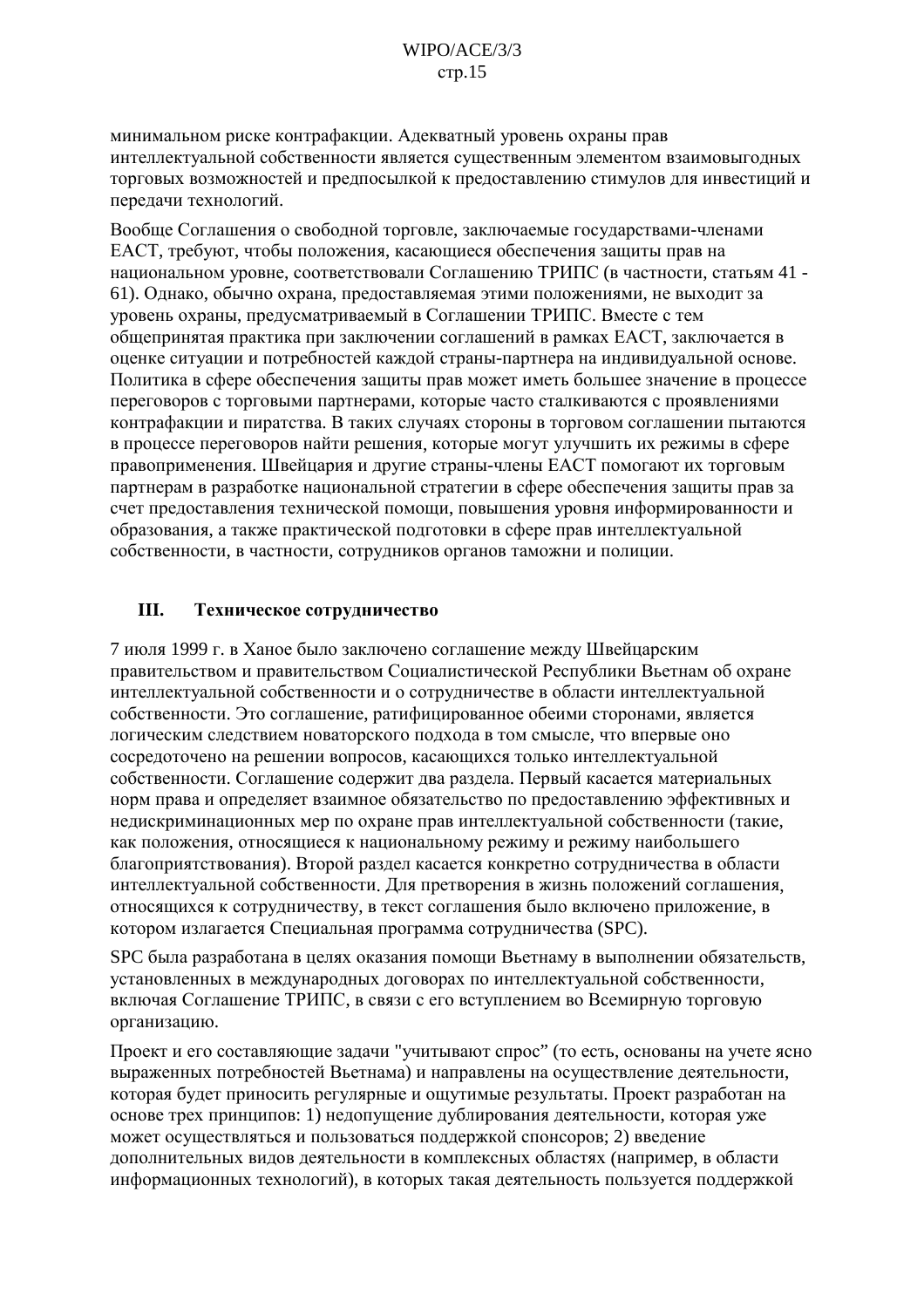доноров; и 3) выявление конкретных, четко определенных видов деятельности, в которых используются критерии оценки и последовательного выполнения. В соглашении присутствует определенная гибкость, с тем, чтобы проект можно было корректировать по истечении первого года его действия. Общее время осуществления и финансовые ресурсы (без учета людских ресурсов) установлены соглашением на уровне 36 месяцев и 3 млн. шв. франков, соответственно.

Основная ответственность за формирование общей стратегии сотрудничества и осуществление контроля за исполнением проекта возлагается на Швейцарский государственный секретариат по экономическим вопросам (SECO Исполнительными учреждениями являются Институт и Национальное веломство промышленной собственности Вьетнама.

Вся работа в рамках этого проекта делится на четыре широкие категории деятельности, которые в свою очередь подразделяются в соответствии с более конкретными задачами. Четырьмя категориями являются: 1) укрепление законодательной и нормативно-правовой системы в области интеллектуальной собственности во Вьетнаме, 2) укрепление системы административного управления интеллектуальной собственностью, 3) укрепление системы обеспечения защиты прав интеллектуальной собственности и 4) повышение уровня информированности в различных аспектах интеллектуальной собственности.

Последние три года особое внимание уделяется вопросам обеспечения защиты прав. Институт провел в Швейнарии три учебные сессии, кажлая прололжительностью лве нелели, для представителей вьетнамской полиции, таможенных властей, полиции на рынках и органов по борьбе с контрафакцией. Опыт и знания этих должностных лиц имеют существенное значение для совершенствования системы обеспечения защиты прав интеллектуальной собственности с использованием более современных и менее бюрократических средств.

Обеспечивая обучение и подготовку, ориентированные на практические аспекты, Институт тесно сотрудничал со швейцарскими таможенными властями и другими частными правоприменительными органами в вопросах разработки специальной программы. В этой программе учитывались разделение полномочий между федеральными и кантональными властями, разделение полномочий по осуществлению контроля за рыночной деятельностью, роль владельцев прав интеллектуальной собственности и задачи сотрудников таможни. Особое внимание уделялось практической реализации правовых мер, предпринимаемых на границе: документы, необходимые частным владельцам прав интеллектуальной собственности или их представителям при обращении за помощью к швейцарским таможенным служащим для осуществления процедур по очистке от таможенных пошлин (включая формальности, компьютерную помощь и анализ рисков), предоставлялись вместе с образцами конфискованной контрафактной продукции. Один день был отведен для провеления сранительного анализа швейцарского и вьетнамского законодательства. Посещение различных таможень – в аэропорту (пассажиры и грузы), на автостраде (грузы) и в почтовых отделениях (проверка содержимого посылок и драгоценных металлов), а также посещение Таможенной академии продемонстрировали применение швейцарской юридической системы на практике. Сотрудникам Центрального директората таможень была предоставлена возможность ознакомить присутствующих со своими обязанностями и статистическими данными, касающимися, среди прочего, пограничного контроля. Была представлена соответствующая документация, в том числе брошюры, освещающие пропагандистскую деятельность в этой области.